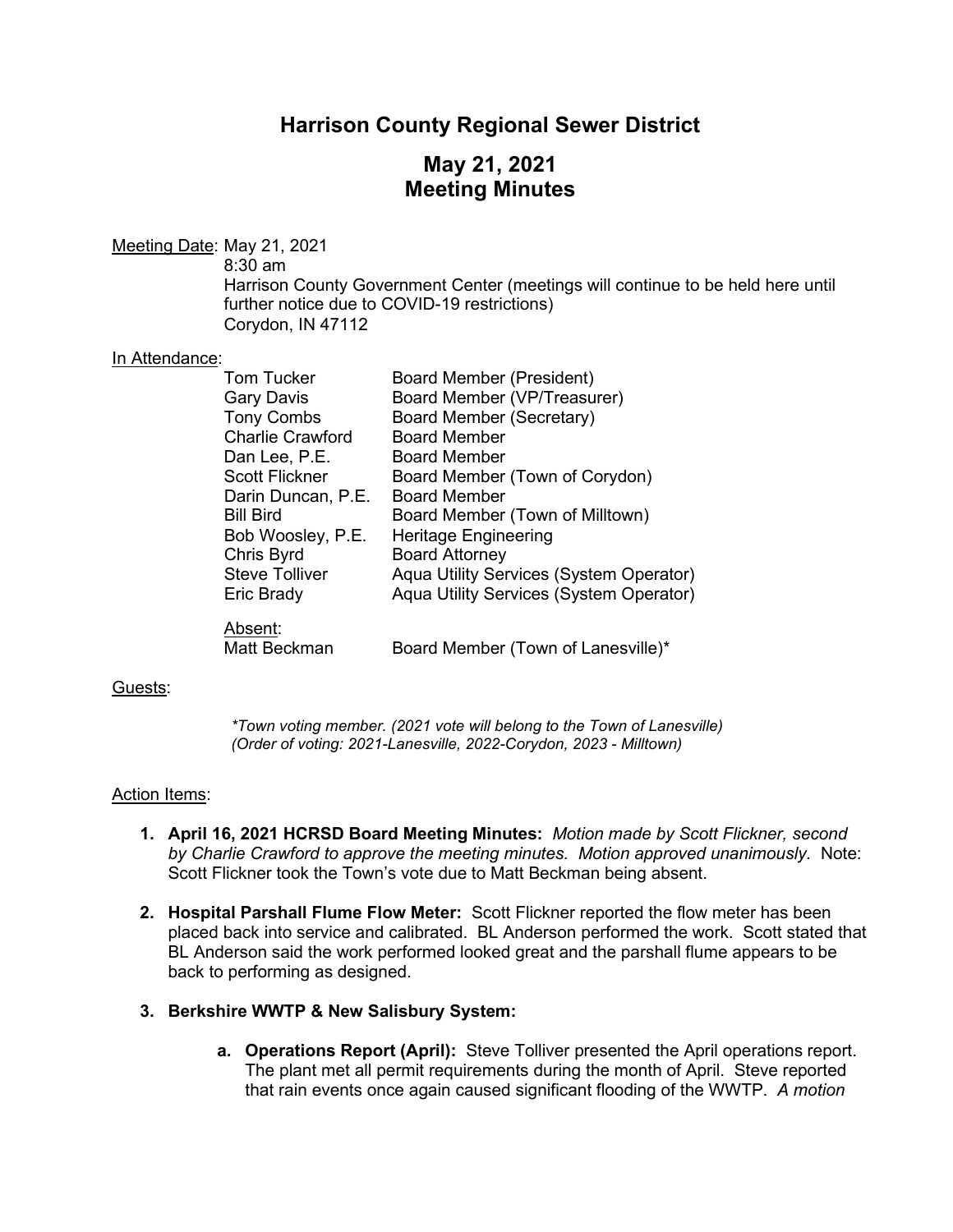*was made by Dan Lee, second by Tony Combs to accept the April operations report. Motion approved unanimously.*

- **b. Effluent FM Pump Replacement:** All work was completed this week on the installation of the new 15 Hp pumps (replaced existing 7.5 Hp pumps).
- **c. IDEM Discharge Permit:** Bob Woosley reported his office is working with Steve's group to file the requirement information with IDEM to renew the permit (permit term is 5 years). The current permit expires on 12/31/21.

## **4. Berkshire WWTP Expansion:**

- **a. Preliminary Engineering Report (PER):** Bob Woosley reported the revised PER was re-submitted to SRF and we are awaiting approval.
- **b. Mobile Home Park Collection System:** SSK prepared a draft agreement for the District to take over ownership of the system. The agreement was discussed during the meeting. The agreement as written is not acceptable to the District. As it stands now, the draft agreement provided by SSK states they will hand over the system to the District at a cost of \$1.00 to the District. SSK would then walk away and have no further responsibilities as it relates to the collection system or the laterals to each mobile home. This is not acceptable and will not be agreed to by the District. The Board asked that Chris Byrd and Bob Woosley draft a revised agreement and send back to SSK for their consideration. SSK will need to participate in the cost of rehabilitation of the collection system before the District takes over ownership.
- **5. Lanesville Interlocal Cooperation Agreement:** Matt Beckman was not in attendance at the meeting therefore this item was not discussed.

## **6. Poplar Trace Development**

- **a. Lift Station Start Up:** Steve Tolliver reported the lift station start up testing has been completed. Awaiting fence to be installed by the developer's contractor. Steve said he will add a lock to the gate once the fence has been installed. Scott Flickner said the Town of Corydon will need to also have a lock installed. These locks will be daisy chained together to allow both the Town and District access to the lift station. Scott Flickner also reported 2,341 gallons of water was used during the start up testing. The flow meter at the station is currently reading this amount. Scott reported the meter reading has not changed since the testing occurred (indicating there is no infiltration at the lift station as the pumps have not kicked on since the time of testing).
- **b. Lift Station Auto Dialer:** Steve suggested the District add an auto dialer to this station to match those used on all other District owned lift stations. The Board instructed Steve to secure a quote to have an auto dialer added.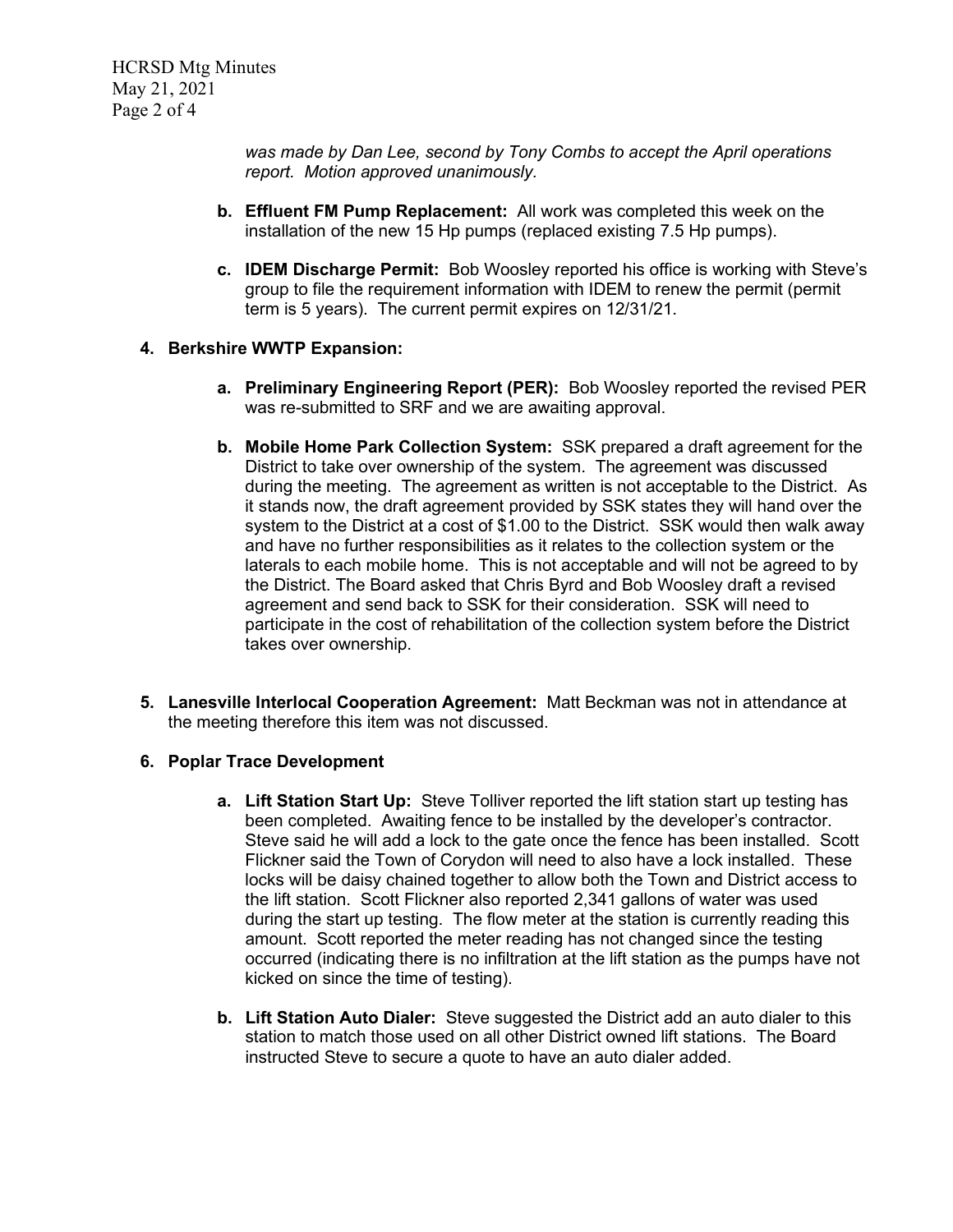HCRSD Mtg Minutes May 21, 2021 Page 3 of 4

## **7. Treasurers Report:**

- **a.** *Motion made by Tony Combs, second by Dan Lee to approve the April Treasurer's Report. Motion approved unanimously.*
- **b.** *Motion made by Gary Davis, second by Darin Duncan to pay the following claims. Motion approved unanimously.*

#### *District Checking Account:*

| i. Harrison REMC-WWTP electric service                        | \$1,381.12 |
|---------------------------------------------------------------|------------|
| ii. Duke Energy – lift station electric service               | \$27.98    |
| iii. Town of Corydon - April sewer bills                      | \$5,908.12 |
| iv. Aqua Utility Services - WWTP Op., LS Maint., Misc. Maint. | \$7,820.69 |
| v. Lanesville Utilities - April sewer bills                   | \$791.87   |
| vi. Heritage Eng. - Retainer/web site/NS Support/WWTP Exp.    | \$7,525.00 |
|                                                               |            |

## **8. Other:**

#### **a. Funding Request:**

- **1) County Funds for Operating Budget:** The County has asked if the District will be making a request for Operating funds for 2022. The District has not requested funds for operational expenses in several years. The Board discussed and agreed they will not be making a request for operational funds from the County.
- **2) Project Funds:** The Board discussed going back to County to request funding support for the Berkshire WWTP Improvements. Charlie Crawford said he felt it was prudent to the Board to make a request to allow the District to be considered for funding in the upcoming budget being considered for 2022. The Commissioners did not act upon the last request made as the District was asked to return in the fall to make a request. Charlie felt the Commissioners would approve the District's request and pass it along to the Council for consideration. The Board instructed Bob Woosley to contact the Auditor's office to get placed on the agenda for the upcoming meeting on June 7.

#### Next Meeting:

Regular Board Meeting: **Friday June 18, 2021 at 8:30 am** at the Harrison County Government Center.

Minutes prepared by: Heritage Engineering.

## **End of Minutes**